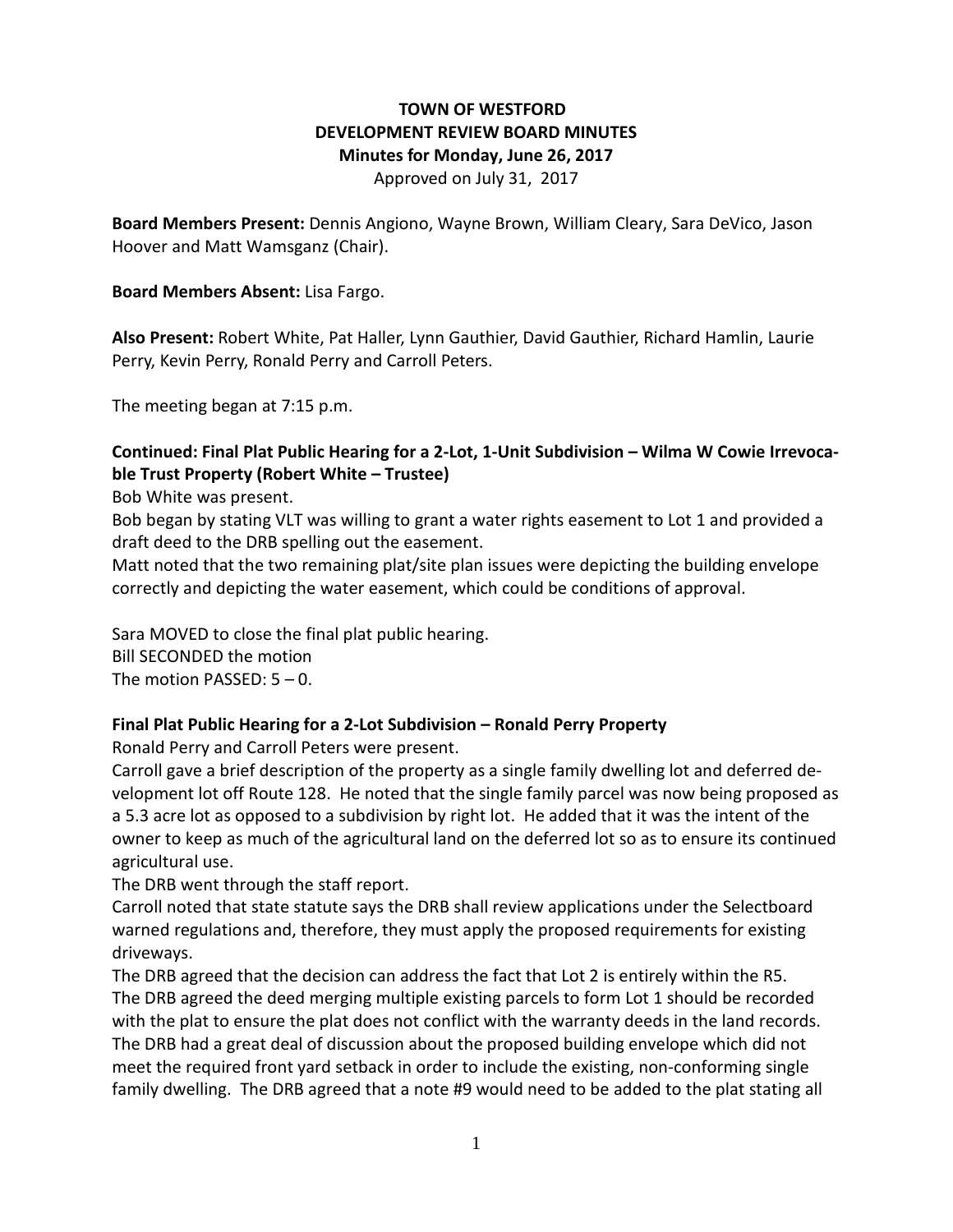new construction shall meet the 50 foot front yard setback and there is a one year limit starting at the time of demolition for reconstructing the non-conforming single family dwelling. They stated that a reference to note #9 must be placed on the nonconforming front yard setback depicted on the plat.

The DRB agreed that the existing driveway sufficiently provides safe emergency access and does not need to be upgraded. They also noted that any driveway serving new development would be need to meet the standards.

The DRB reviewed the proposal under the R5 Planning & Design Standards and awarded the project 30 points.

The hearing was opened to the applicant and no comments were heard.

The hearing was opened to the public and no comments were heard.

Jason MOVED to close the final plat public hearing. Dennis SECONDED the motion The motion PASSED: 6 – 0.

## **Sketch Plan Review for 2 Lot Subdivision – Owner: David & Lynn Gauthier Applicant: Town of Westford**

David Gauthier, Lynn Gauthier, Rick Hamlin and Melissa Manka were present.

Melissa began by giving a brief explanation of the project as the subdivision of a deferred development lot to create a designated open space/Town Forest lot.

The DRB went through the staff report.

The DRB was okay with consolidating the preliminary and final plat hearings.

The DRB agreed that due to the nature of the proposal GIS mapping of natural resources and features was sufficient.

The DRB requested metes and bounds on the survey.

Rick Hamlin stated the Gauthiers as the sellers want to make sure all the I's are dotted and T's crossed.

Rick stated that deferred development lots require a 60 foot right of way.

The DRB requested a Town Attorney opinion on this issue.

The DRB was fine with the master plan proposal.

Melissa said she just received an email from the State Permit Specialist stating no permits or Review Sheet were necessary.

Rick requested that the Town ask whether the access points require State permitting of any kind. Melissa said the accesses require local permits but she will check on whether any State permits are necessary.

The DRB agreed that the boundaries as proposed, although irregular, meet the regulations due to the presence and location natural resources and features on the property.

David stated he would not apply for access permits.

Melissa offered that acquiring access permits could be made a condition of approval. The DRB was okay with that solution.

The DRB discussed the offsite parking proposal and determined it to be fine. They requested a Town Attorney opinion regarding whether more than 75% of the required parking can be located off-site.